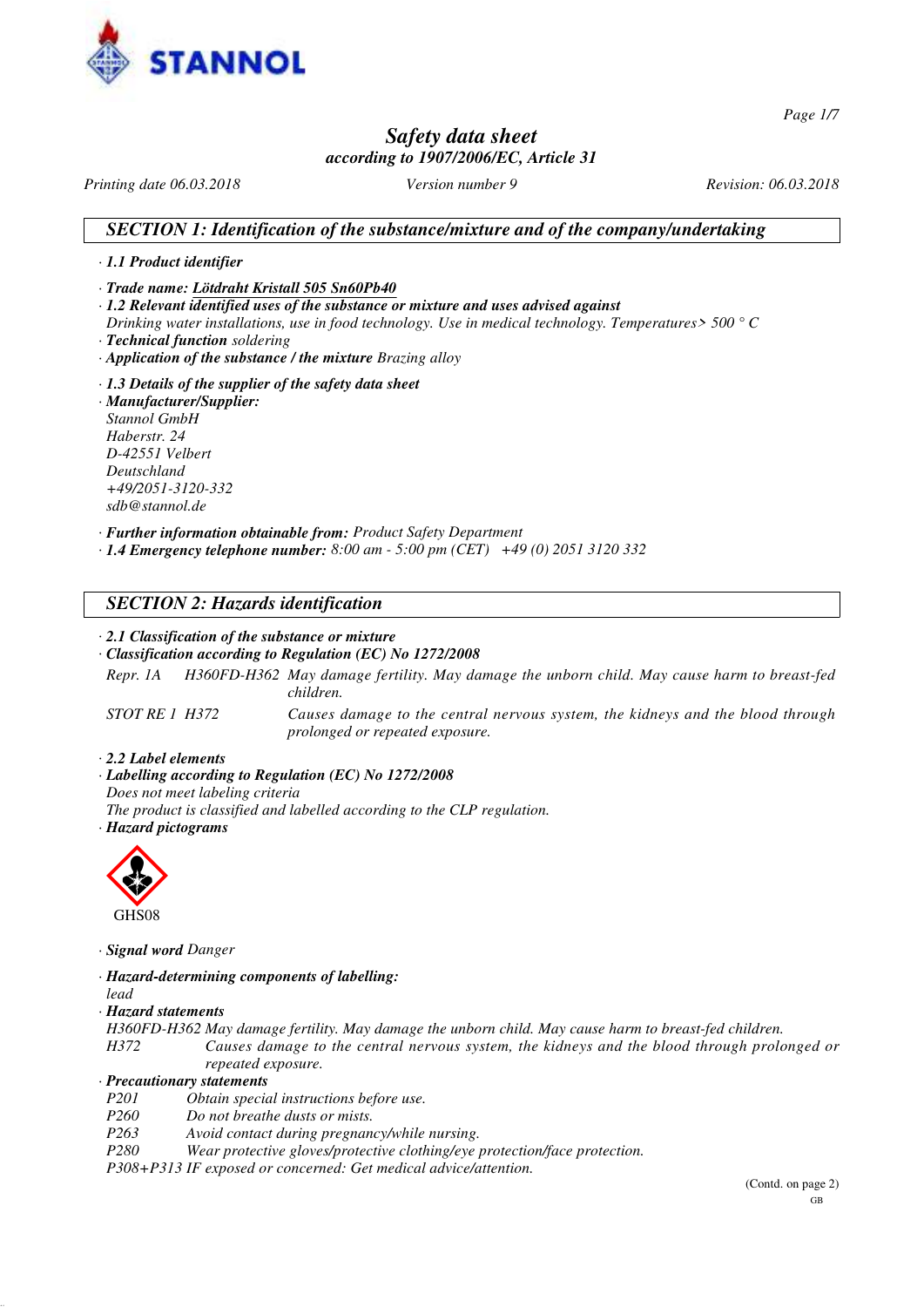

*Page 2/7*

# *Safety data sheet according to 1907/2006/EC, Article 31*

*Printing date 06.03.2018 Version number 9 Revision: 06.03.2018*

*Trade name: Lötdraht Kristall 505 Sn60Pb40*

(Contd. of page 1)

*· Additional information:*

*Restricted to professional users.*

*· 2.3 Other hazards*

*Inhalation of vapors that are released during the soldering process should be avoided. Flux fumes will irritate nose, throat and lungs and may cause allergic reaction (asthma) after prolonged or repeated exposure. Therefore, we recommend the usage of fume extractions with appropriate filters.*

*Always wash your hands carefully with soap and water after handling the product before eating, drinking and smoking.*

*Do not heat the soldering materials above 500 °C.*

*Keep out of reach of children.*

- *· Results of PBT and vPvB assessment*
- *· PBT: Not applicable.*
- *· vPvB: Not applicable.*

## *SECTION 3: Composition/information on ingredients*

*· 3.2 Mixtures*

- *· Description: Mixture of substances listed below with nonhazardous additions.*
- *· Dangerous components:*

| CAS: 7439-92-1<br>EINECS: 231-100-4                                                              | lead | Repr. 1A, H360FD-H362; STOT RE 1, H372 | $25 - 55\%$ |
|--------------------------------------------------------------------------------------------------|------|----------------------------------------|-------------|
| CAS: 7440-31-5<br><i>EINECS: 231-141-8</i>                                                       | tin  |                                        | $40 - 80\%$ |
| <b>Additional information:</b> For the wording of the listed hazard phrases refer to section 16. |      |                                        |             |

# *SECTION 4: First aid measures*

*· 4.1 Description of first aid measures*

*· General information:*

*Symptoms of poisoning may even occur after several hours; therefore medical observation for at least 48 hours after the accident.*

*· After inhalation: Supply fresh air; consult doctor in case of complaints.*

- *· After skin contact: Generally the product does not irritate the skin.*
- *· After eye contact: Rinse opened eye for several minutes under running water.*

*· After swallowing: If symptoms persist consult doctor.*

*· 4.2 Most important symptoms and effects, both acute and delayed No further relevant information available.*

*· 4.3 Indication of any immediate medical attention and special treatment needed*

*No further relevant information available.*

## *SECTION 5: Firefighting measures*

*· 5.1 Extinguishing media*

*· Suitable extinguishing agents: Use fire extinguishing methods suitable to surrounding conditions.*

*· 5.2 Special hazards arising from the substance or mixture*

*During heating or in case of fire poisonous gases are produced.*

(Contd. on page 3) GB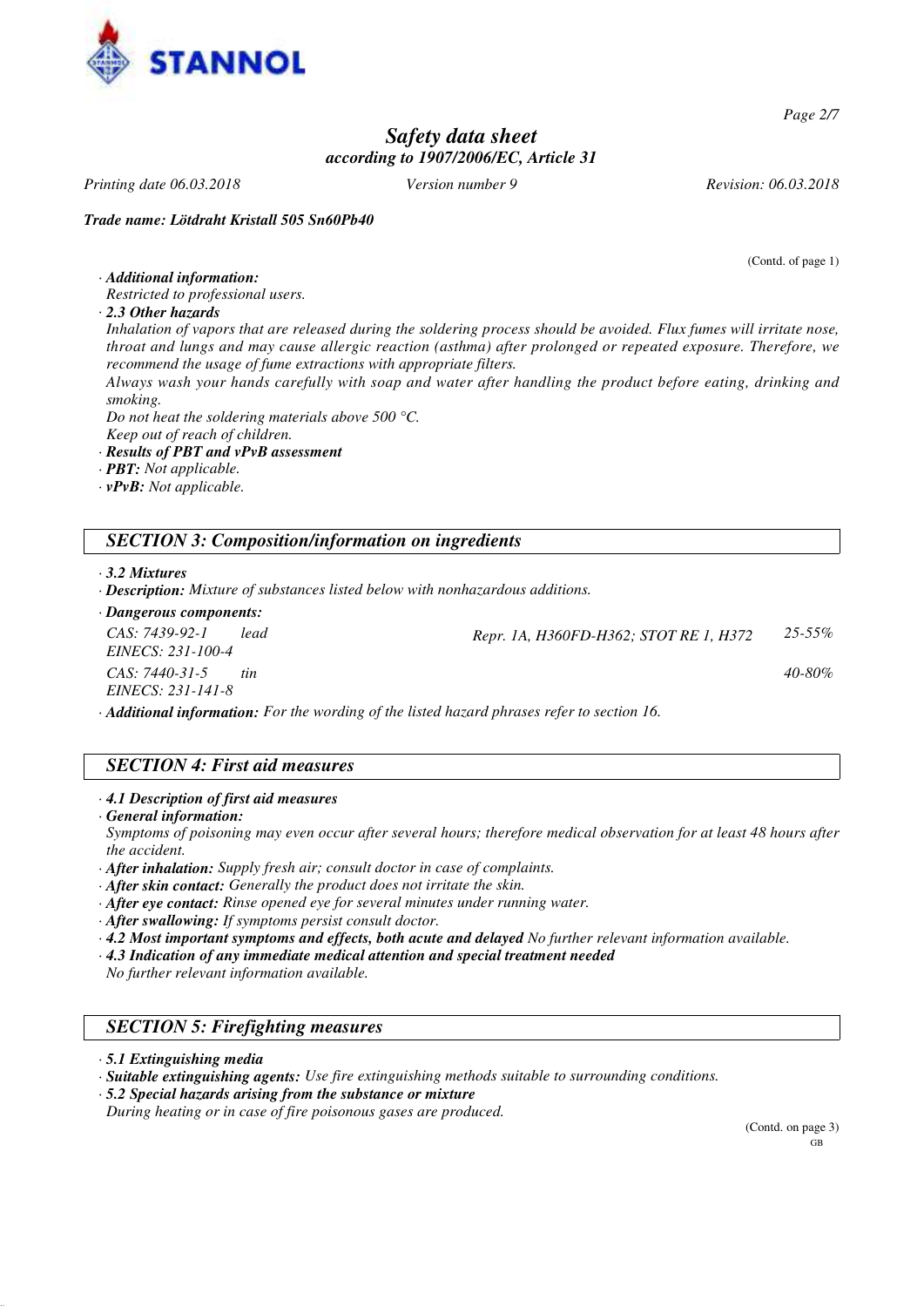

*Page 3/7*

# *Safety data sheet according to 1907/2006/EC, Article 31*

*Printing date 06.03.2018 Version number 9 Revision: 06.03.2018*

(Contd. of page 2)

*Trade name: Lötdraht Kristall 505 Sn60Pb40*

- *· 5.3 Advice for firefighters*
- *· Protective equipment: Mouth respiratory protective device.*

### *SECTION 6: Accidental release measures*

- *· 6.1 Personal precautions, protective equipment and emergency procedures Ensure adequate ventilation Wear protective clothing.*
- *· 6.2 Environmental precautions: No special measures required.*
- *· 6.3 Methods and material for containment and cleaning up: Dispose contaminated material as waste according to item 13. Ensure adequate ventilation.*
- *· 6.4 Reference to other sections See Section 7 for information on safe handling. See Section 8 for information on personal protection equipment. See Section 13 for disposal information.*

### *SECTION 7: Handling and storage*

*· 7.1 Precautions for safe handling Ensure good ventilation/exhaustion at the workplace. Open and handle receptacle with care.*

*· Information about fire - and explosion protection: Keep respiratory protective device available.*

- *· 7.2 Conditions for safe storage, including any incompatibilities*
- *· Storage:*
- *· Requirements to be met by storerooms and receptacles: No special requirements.*
- *· Information about storage in one common storage facility: Not required.*
- *· Further information about storage conditions: None.*
- *· 7.3 Specific end use(s) No further relevant information available.*

### *SECTION 8: Exposure controls/personal protection*

- *· Additional information about design of technical facilities: No further data; see item 7.*
- *· 8.1 Control parameters*

*· Ingredients with limit values that require monitoring at the workplace: The product does not contain any relevant quantities of materials with critical values that have to be monitored at the workplace.*

- *· Additional information: The lists valid during the making were used as basis.*
- *· 8.2 Exposure controls*
- *· Personal protective equipment:*
- *· General protective and hygienic measures: Keep away from foodstuffs, beverages and feed. Wash hands before breaks and at the end of work. Store protective clothing separately.*
- *· Respiratory protection:*

*Not necessary if room is well-ventilated.*

*Use suitable respiratory protective device in case of insufficient ventilation.*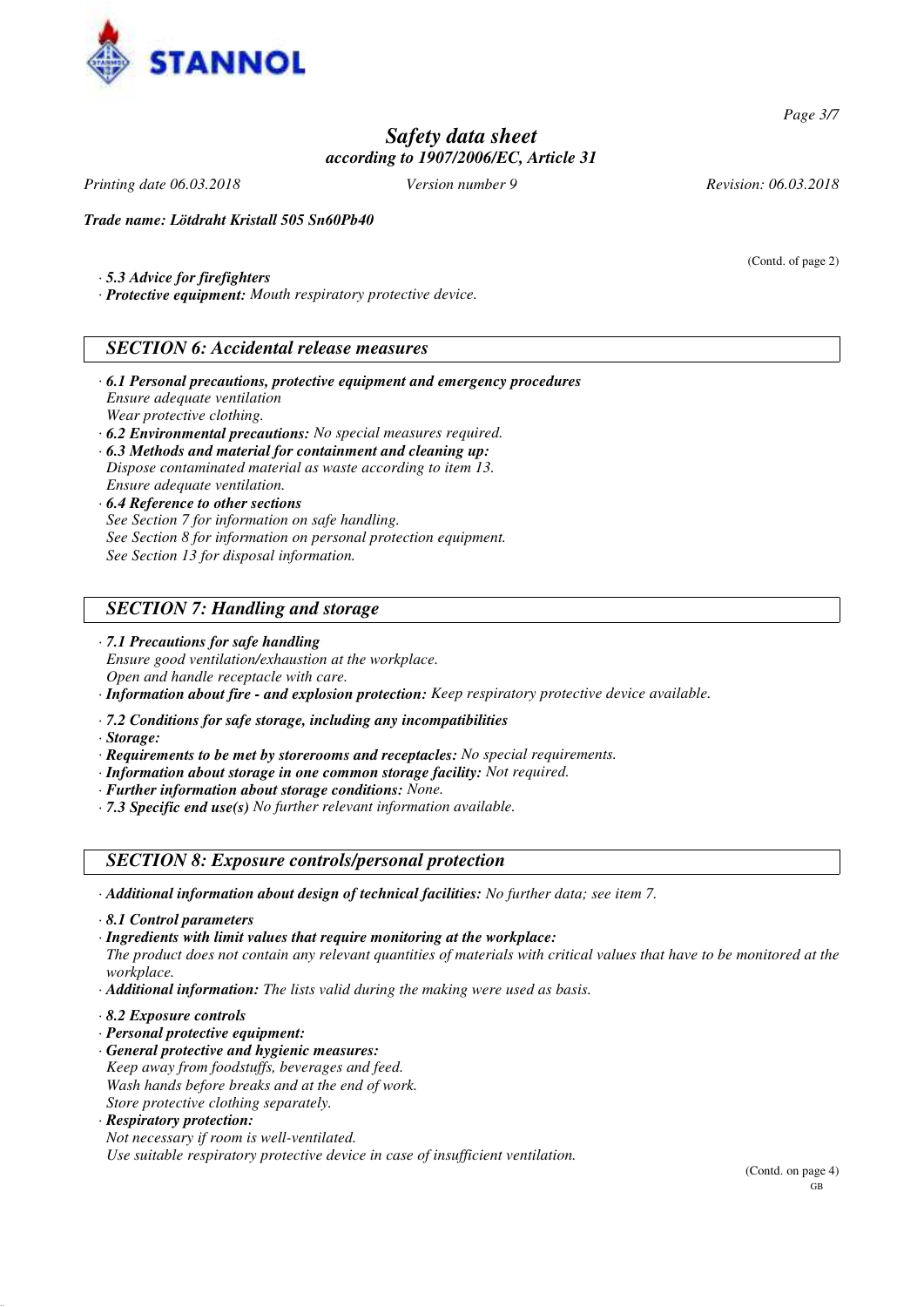

*Page 4/7*

# *Safety data sheet according to 1907/2006/EC, Article 31*

*Printing date 06.03.2018 Version number 9 Revision: 06.03.2018*

*Trade name: Lötdraht Kristall 505 Sn60Pb40*

(Contd. of page 3)

*· Protection of hands: Rubber gloves*

*Synthetic rubber gloves*

*To avoid skin problems reduce the wearing of gloves to the required minimum.*

*· Material of gloves*

*The selection of the suitable gloves does not only depend on the material, but also on further marks of quality and varies from manufacturer to manufacturer. As the product is a preparation of several substances, the resistance of the glove material can not be calculated in advance and has therefore to be checked prior to the application.*

*· Penetration time of glove material*

*The exact break through time has to be found out by the manufacturer of the protective gloves and has to be observed.*

*· Eye protection: Safety glasses*

### *SECTION 9: Physical and chemical properties*

| · 9.1 Information on basic physical and chemical properties<br><b>General Information</b><br>$\cdot$ Appearance:              |                                                                          |
|-------------------------------------------------------------------------------------------------------------------------------|--------------------------------------------------------------------------|
| Form:<br>Colour:                                                                                                              | Rope<br>Grey                                                             |
| $\cdot$ Odour:                                                                                                                | Characteristic                                                           |
| Odour threshold:                                                                                                              | Not determined.                                                          |
| $\cdot$ pH-value:                                                                                                             | Not applicable.                                                          |
| $\cdot$ Change in condition<br><b>Melting point/freezing point:</b><br>Initial boiling point and boiling range: Undetermined. | Undetermined.                                                            |
| · Flash point:                                                                                                                | Not applicable.                                                          |
| · Flammability (solid, gas):                                                                                                  | Not determined.                                                          |
| $\cdot$ Decomposition temperature:                                                                                            | Not determined.                                                          |
| $\cdot$ Auto-ignition temperature:                                                                                            | <i>Product is not selfigniting.</i>                                      |
| $\cdot$ Explosive properties:                                                                                                 | Product does not present an explosion hazard.                            |
| · Explosion limits:<br>Lower:<br><b>Upper:</b>                                                                                | Not determined.<br>Not determined.                                       |
| · Vapour pressure:                                                                                                            | Not applicable.                                                          |
| $\cdot$ Density:<br>· Relative density<br>· Vapour density<br>$\cdot$ Evaporation rate                                        | Not determined.<br>Not determined.<br>Not applicable.<br>Not applicable. |
| · Solubility in / Miscibility with<br>water:                                                                                  | Insoluble.                                                               |
| $\cdot$ Partition coefficient: n-octanol/water:                                                                               | Not determined.                                                          |
| $\cdot$ Viscosity:<br>Dynamic:                                                                                                | Not applicable.                                                          |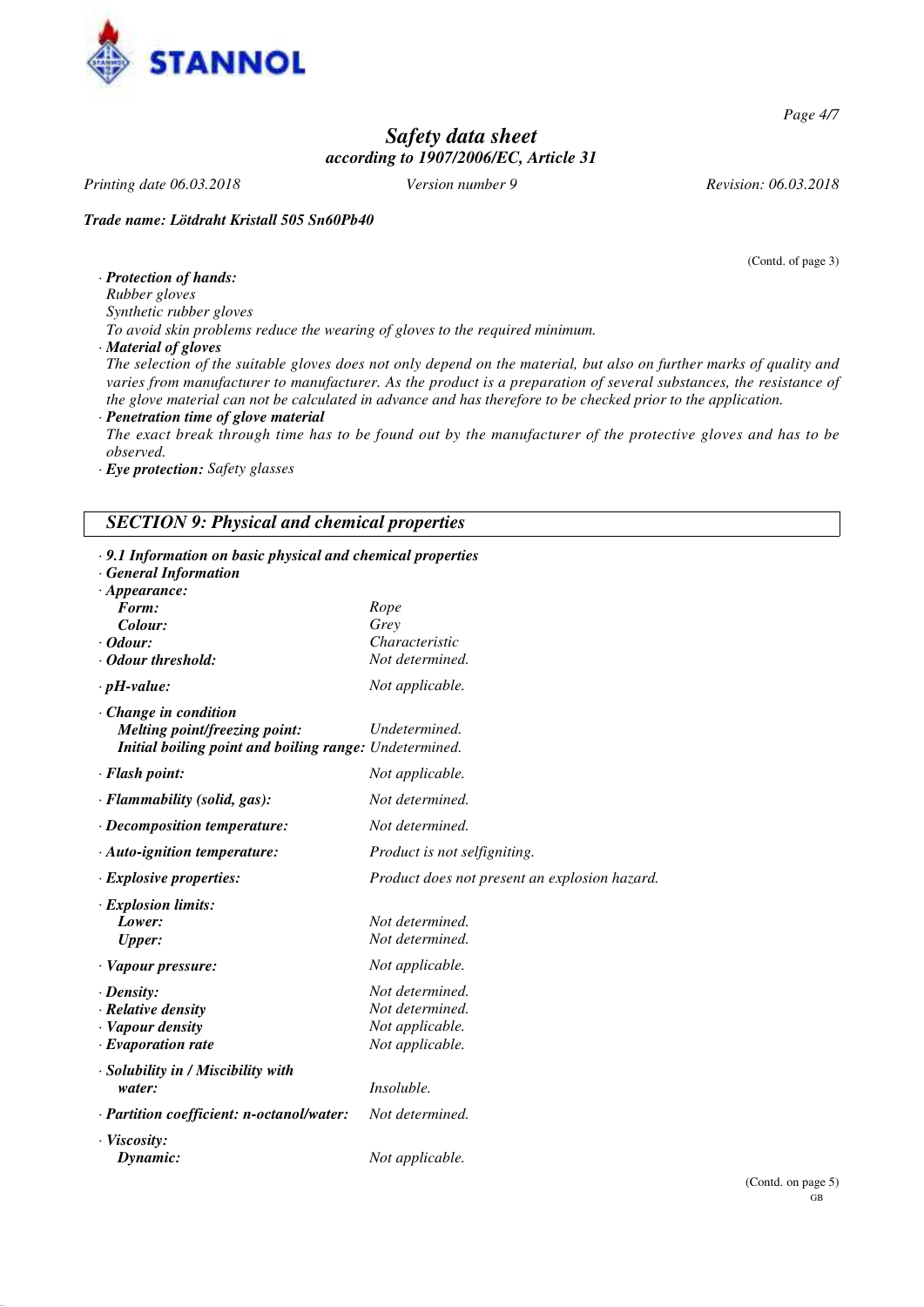

*Page 5/7*

# *Safety data sheet according to 1907/2006/EC, Article 31*

*Printing date 06.03.2018 Version number 9 Revision: 06.03.2018*

(Contd. of page 4)

*Trade name: Lötdraht Kristall 505 Sn60Pb40*

 $Not$  *applicable.* 

*· Solvent content:*

*Solids content: 100.0 %*

*· 9.2 Other information No further relevant information available.*

## *SECTION 10: Stability and reactivity*

*· 10.1 Reactivity No further relevant information available.*

- *· 10.2 Chemical stability*
- *· Thermal decomposition / conditions to be avoided: No decomposition if used according to specifications.*
- *· 10.3 Possibility of hazardous reactions No dangerous reactions known.*
- *· 10.4 Conditions to avoid No further relevant information available.*
- *· 10.5 Incompatible materials: No further relevant information available.*
- *· 10.6 Hazardous decomposition products: No dangerous decomposition products known.*

# *SECTION 11: Toxicological information*

- *· 11.1 Information on toxicological effects*
- *· Acute toxicity Based on available data, the classification criteria are not met.*
- *· Primary irritant effect:*
- *· Skin corrosion/irritation Based on available data, the classification criteria are not met.*
- *· Serious eye damage/irritation Based on available data, the classification criteria are not met.*
- *· Respiratory or skin sensitisation Based on available data, the classification criteria are not met.*
- *· CMR effects (carcinogenity, mutagenicity and toxicity for reproduction)*
- *· Germ cell mutagenicity Based on available data, the classification criteria are not met.*
- *· Carcinogenicity Based on available data, the classification criteria are not met.*
- *· Reproductive toxicity*

*May damage fertility. May damage the unborn child. May cause harm to breast-fed children.*

*· STOT-single exposure Based on available data, the classification criteria are not met.*

- *· STOT-repeated exposure*
- *Causes damage to the central nervous system, the kidneys and the blood through prolonged or repeated exposure. · Aspiration hazard Based on available data, the classification criteria are not met.*

# *SECTION 12: Ecological information*

- *· 12.1 Toxicity*
- *· Aquatic toxicity: No further relevant information available.*
- *· 12.2 Persistence and degradability No further relevant information available.*
- *· 12.3 Bioaccumulative potential No further relevant information available.*
- *· 12.4 Mobility in soil No further relevant information available.*
- *· Additional ecological information:*
- *· General notes: Generally not hazardous for water*
- *· 12.5 Results of PBT and vPvB assessment*
- *· PBT: Not applicable.*
- *· vPvB: Not applicable.*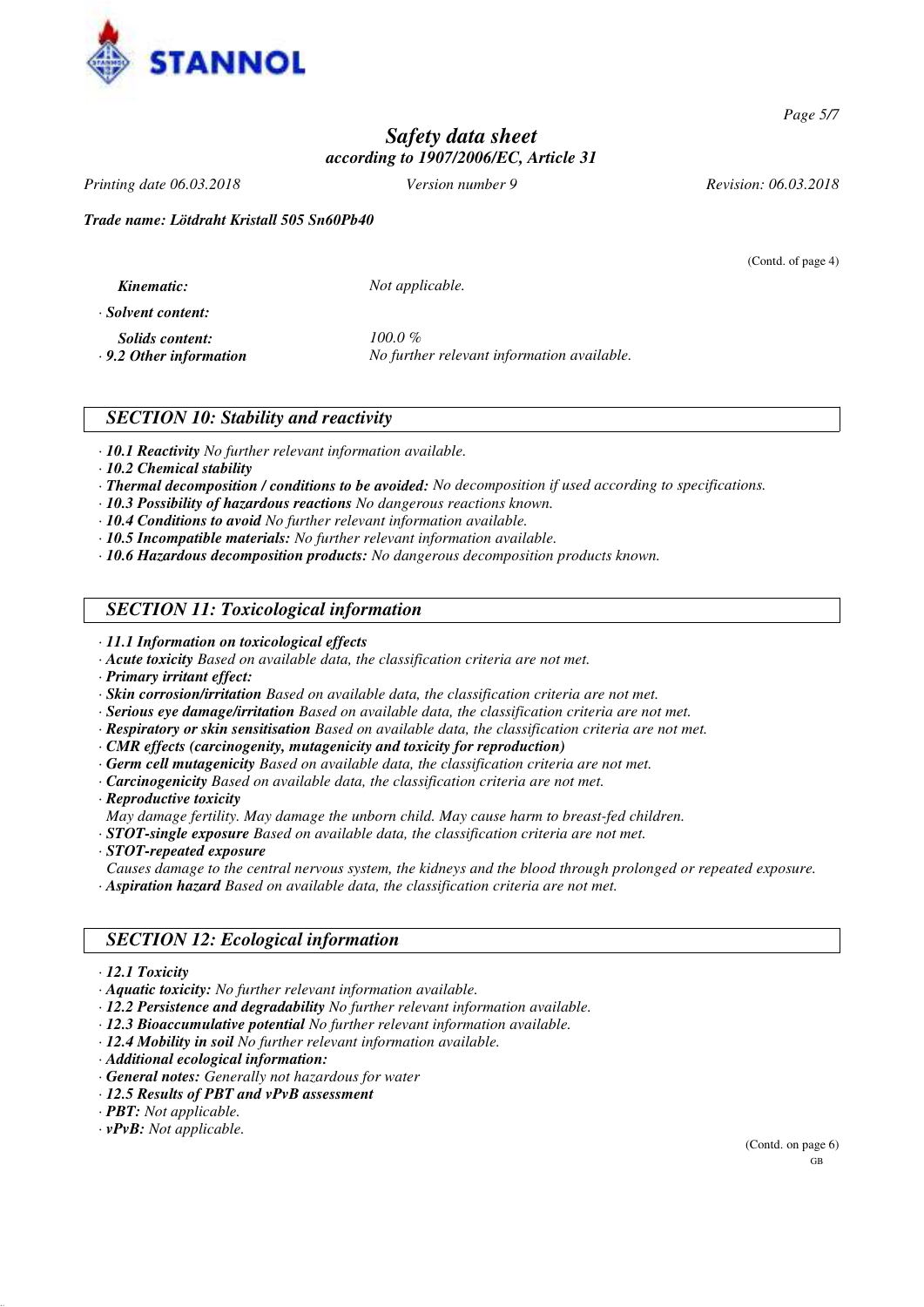

*Page 6/7*

# *Safety data sheet according to 1907/2006/EC, Article 31*

*Printing date 06.03.2018 Version number 9 Revision: 06.03.2018*

(Contd. of page 5)

*Trade name: Lötdraht Kristall 505 Sn60Pb40*

*· 12.6 Other adverse effects No further relevant information available.*

## *SECTION 13: Disposal considerations*

*· 13.1 Waste treatment methods · Recommendation Must not be disposed together with household garbage. Do not allow product to reach sewage system.*

*· Uncleaned packaging:*

*· Recommendation: Disposal must be made according to official regulations.*

# *SECTION 14: Transport information · 14.1 UN-Number · ADR, ADN, IMDG, IATA not regulated · 14.2 UN proper shipping name · ADR, ADN, IMDG, IATA not regulated · 14.3 Transport hazard class(es) · ADR, ADN, IMDG, IATA · Class not regulated · 14.4 Packing group · ADR, IMDG, IATA not regulated · 14.5 Environmental hazards: Not applicable. · 14.6 Special precautions for user Not applicable. · 14.7 Transport in bulk according to Annex II of Marpol* **and the IBC Code** *Not applicable. · UN "Model Regulation": not regulated*

## *SECTION 15: Regulatory information*

*· 15.1 Safety, health and environmental regulations/legislation specific for the substance or mixture*

*· Directive 2012/18/EU*

*· Named dangerous substances - ANNEX I None of the ingredients is listed.*

*· REGULATION (EC) No 1907/2006 ANNEX XVII Conditions of restriction: 63*

*· 15.2 Chemical safety assessment: A Chemical Safety Assessment has not been carried out.*

## *SECTION 16: Other information*

*This information is based on our present knowledge. However, this shall not constitute a guarantee for any specific product features and shall not establish a legally valid contractual relationship.*

*· Relevant phrases*

*H360FD May damage fertility. May damage the unborn child.*

*H362 May cause harm to breast-fed children.*